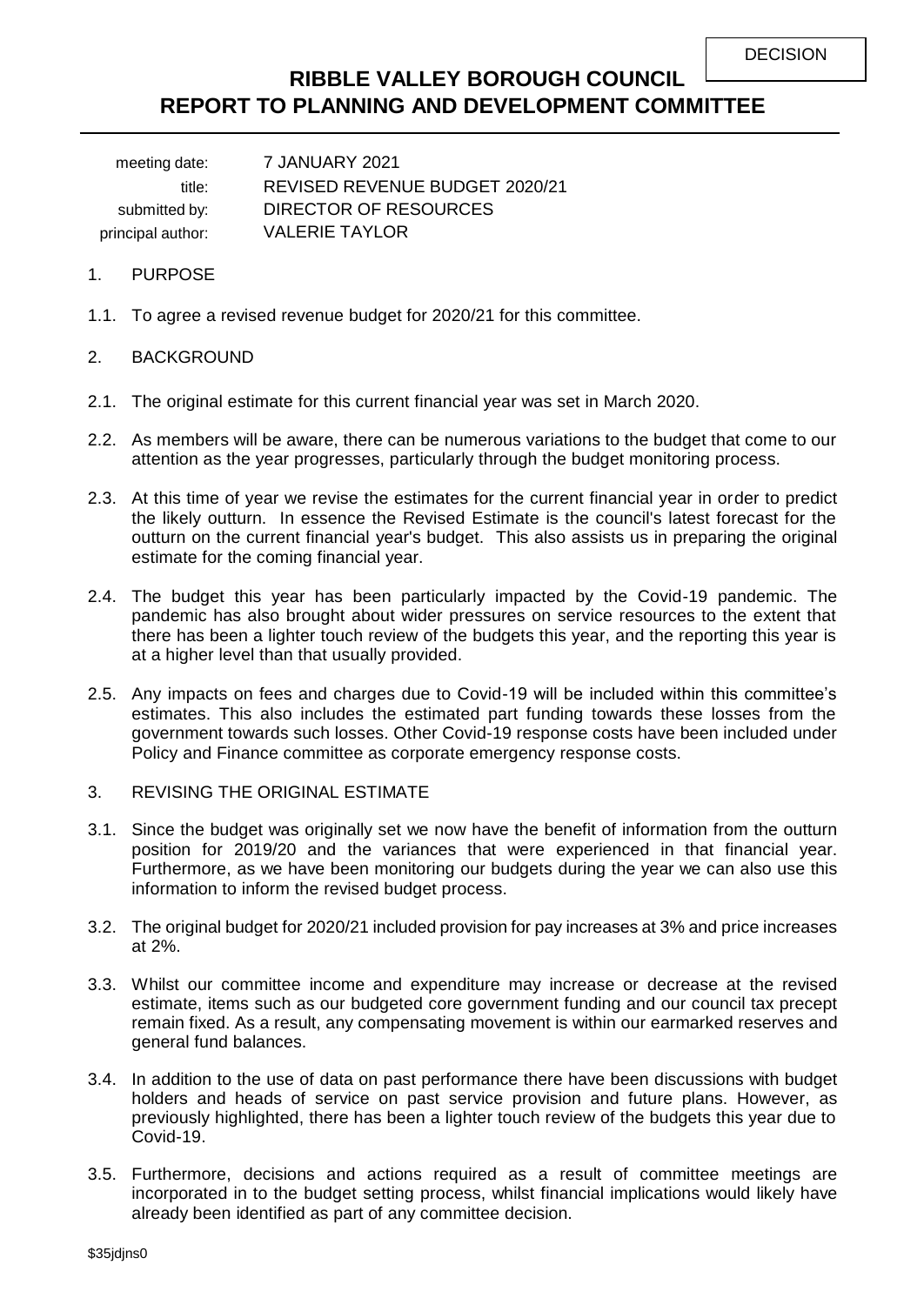- 3.6. As part of the setting of the revised estimate, this report is now presented to committee to seek comment and approval. Once approved by this committee, the revised estimate will be reported to Special Policy and Finance Committee.
- 3.7. The proposed revised estimate for this committee is now presented in the following section. There are also details of the current actual position as at the end of November against the profiled Original Estimate and alongside the proposed Revised Estimate at Annex 1.
- 4. PROPOSED REVISED REVENUE BUDGET 2020/21
- 4.1. A comparison between the original and revised budgets for each cost centre is shown below, together with the associated movements in earmarked reserves.

| <b>Cost Centre and</b><br><b>Description</b>               | <b>Original</b><br><b>Estimate</b><br>2020/21 | <b>Movement in Movement</b><br><b>Expenditure</b> | in Income | <b>Movement</b><br>in Support<br><b>Services</b> | <b>Movement</b><br>in Capital<br><b>Charges</b> | <b>Revised</b><br><b>Estimate</b><br>2020/21 |
|------------------------------------------------------------|-----------------------------------------------|---------------------------------------------------|-----------|--------------------------------------------------|-------------------------------------------------|----------------------------------------------|
| <b>AONBS: Area of Outstanding</b><br><b>Natural Beauty</b> | 15,720                                        | 0                                                 | 0         | 360                                              | 0                                               | 16,080                                       |
| <b>BCFEE: Building Control Fee</b><br>Earning              | 16,150                                        | $-2,230$                                          | $-10$     | $-17,760$                                        | 0                                               | $-3,850$                                     |
| <b>BCNON: Building Control</b><br>Non-Fee Earning          | 69,240                                        | $-500$                                            | 680       | $-10,950$                                        | 0                                               | 58,470                                       |
| CINTR: Clitheroe Integrated<br><b>Transport Scheme</b>     | 7,360                                         | $-5,340$                                          | 0         | $-650$                                           | 0                                               | 1,370                                        |
| <b>CONSV: Conservation Areas</b>                           | 8,510                                         | 0                                                 | 0         | 460                                              | 0                                               | 8,970                                        |
| <b>CORES: Core Strategy</b>                                | 0                                             | 2,000                                             | 0         | 0                                                | 0                                               | 2,000                                        |
| COUNT: Countryside<br>Management                           | 53,050                                        | $-5,070$                                          | 0         | 1,560                                            | 0                                               | 49,540                                       |
| ECPLA: Economic<br>Development and Planning<br>Dept        | 0                                             | $-72,190$                                         | 0         | 72,190                                           | 0                                               | 0                                            |
| LPLAN: Local Plan                                          | 304,160                                       | $-135,000$                                        | 0         | $-26,540$                                        | 0                                               | 142,620                                      |
| <b>PENDU: Pendle Hill User</b><br>Group                    | 0                                             | 2,180                                             | 0         | 0                                                | 0                                               | 2,180                                        |
| PLANG: Planning Control &<br>Enforcement                   | $-21,600$                                     | $-2,000$                                          | 92,390    | $-13,350$                                        | 0                                               | 55,440                                       |
| PLANP: Planning Policy                                     | 107,370                                       | $-1,600$                                          | 0         | $-6,590$                                         | 0                                               | 99,180                                       |
| PLSUB: Grants &<br>Subscriptions - Planning                | 10,580                                        | $\overline{0}$                                    | 0         | 0                                                | $\mathbf 0$                                     | 10,580                                       |
| PRIML: Primrose Lodge                                      | $\mathbf 0$                                   | $\mathbf 0$                                       | $-48,670$ | 0                                                | $\pmb{0}$                                       | $-48,670$                                    |
| <b>Grand Total</b>                                         | 570,540                                       | $-219,750$                                        | 44,390    | $-1,270$                                         | $\boldsymbol{0}$                                | 393,910                                      |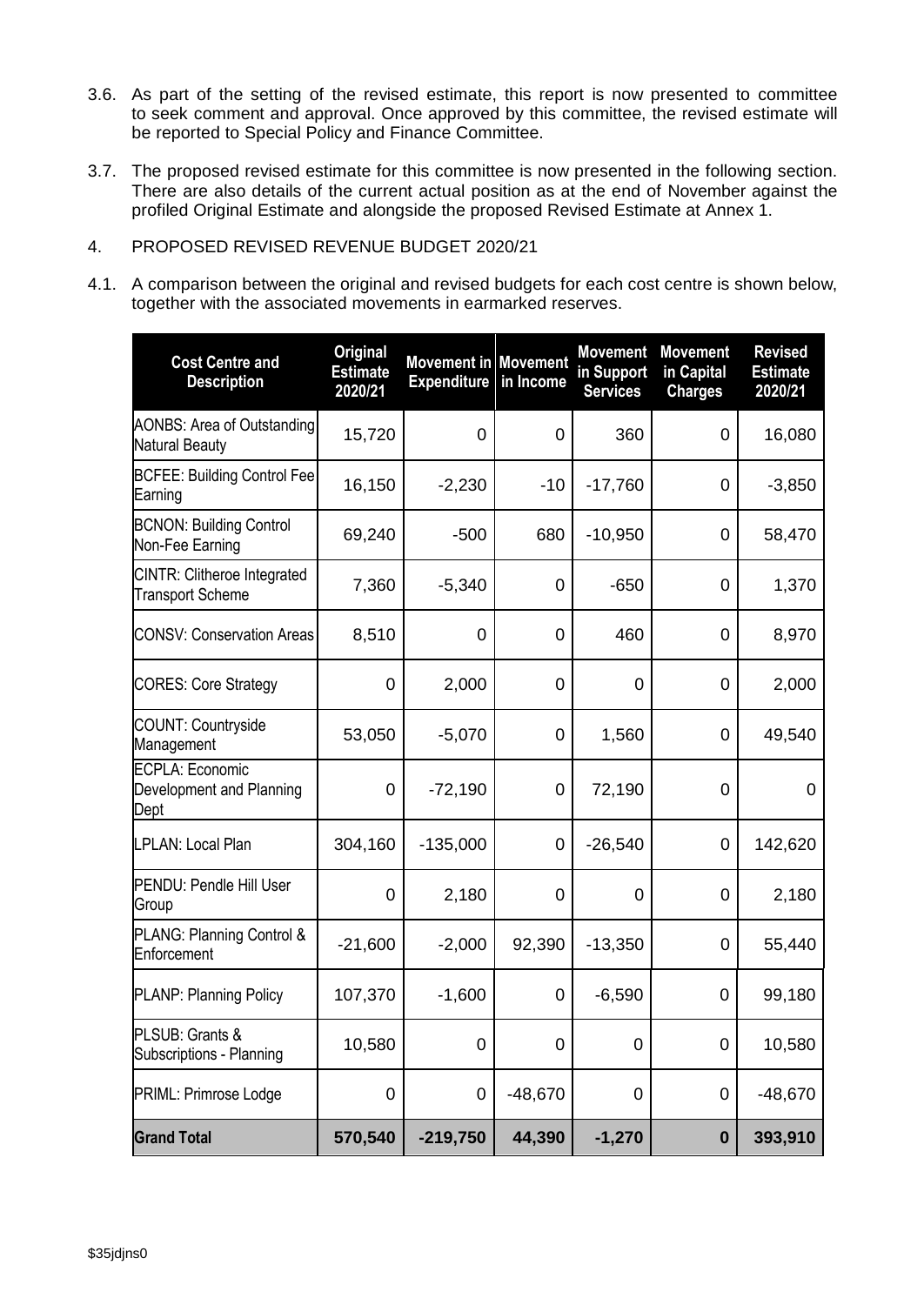| <b>Cost Centre and</b><br><b>Description</b>             | <b>Original</b><br><b>Estimate</b><br>2020/21 | <b>Movement in Movement</b><br><b>Expenditure in Income</b> |        | <b>Movement</b><br>in Support<br><b>Services</b> | <b>Movement</b><br>in Capital<br><b>Charges</b> | <b>Revised</b><br><b>Estimate</b><br>2020/21 |  |  |
|----------------------------------------------------------|-----------------------------------------------|-------------------------------------------------------------|--------|--------------------------------------------------|-------------------------------------------------|----------------------------------------------|--|--|
| <b>Associated Movements in Earmarked Reserves</b>        |                                               |                                                             |        |                                                  |                                                 |                                              |  |  |
| PLBAL/H336<br>Planning Reserve (Core<br>Strategy)        | 0                                             | $-2,000$                                                    | 0      | $\Omega$                                         | 0                                               | $-2,000$                                     |  |  |
| PLBAL/H330<br>Capital Reserve (PLANG)                    | 0                                             | 0                                                           | 2,500  | 0                                                | 0                                               | 2,500                                        |  |  |
| PLBAL/H330<br>Capital Reserve (PRIML)                    | 0                                             | 0                                                           | 48,670 | 0                                                | 0                                               | 48,670                                       |  |  |
| PLBAL/H234<br><b>Building Regulation Reserve</b>         | $-16,150$                                     | 2,230                                                       | 10     | 17,760                                           | 0                                               | 3,850                                        |  |  |
| PLBAL/H273<br>Pendle Hill User Reserve                   | 0                                             | $-2,180$                                                    | 0      | 0                                                | 0                                               | $-2,180$                                     |  |  |
| PLBAL/H376<br><b>Business Rates Growth</b><br>Reserve    | 0                                             | $-1,990$                                                    | 0      | 0                                                | 0                                               | $-1,990$                                     |  |  |
| <b>Net After Movement in</b><br><b>Earmarked Reserve</b> | 554,390                                       | $-223,690$                                                  | 95,570 | 16,490                                           | $\bf{0}$                                        | 442,760                                      |  |  |

4.2. The difference between the revised and original estimate is a decrease in net expenditure of £176,630 or a decrease in net expenditure of £111,630 after allowing for movements on earmarked reserves.

#### 5. EARMARKED RESERVES

- 5.1. In the Original Estimate for 2020/21 this committee planned to transfer £16,150 out of earmarked reserves to support its net expenditure. In revising this committee's estimates, the proposal included here is that this committee add £48,850 to earmarked reserves.
- 5.2. The table below provides a summary of the DRAFT Revised Estimate for 2020/21 together with the budgeted impact on the relevant earmarked reserves. Also detailed is a summary of the reasons for the movements on the earmarked reserves.

|                                                          | <b>DRAFT</b><br><b>Revised</b><br><b>Estimate</b><br>2020/21 | <b>Reason for Movement on Earmarked Reserve</b>                                                                                                                                                    |  |  |
|----------------------------------------------------------|--------------------------------------------------------------|----------------------------------------------------------------------------------------------------------------------------------------------------------------------------------------------------|--|--|
| <b>Committee Net Cost of</b><br><b>Services</b>          | 393,910                                                      |                                                                                                                                                                                                    |  |  |
| PLBAL/H336<br><b>Planning Reserve (Core</b><br>Strategy) | $-2,000$                                                     | Release of funds set aside in the Planning reserve<br>in 2019/20 for final expenditure on the Strategic<br>Housing and Economic Needs Assessment that<br>took place in the current financial year. |  |  |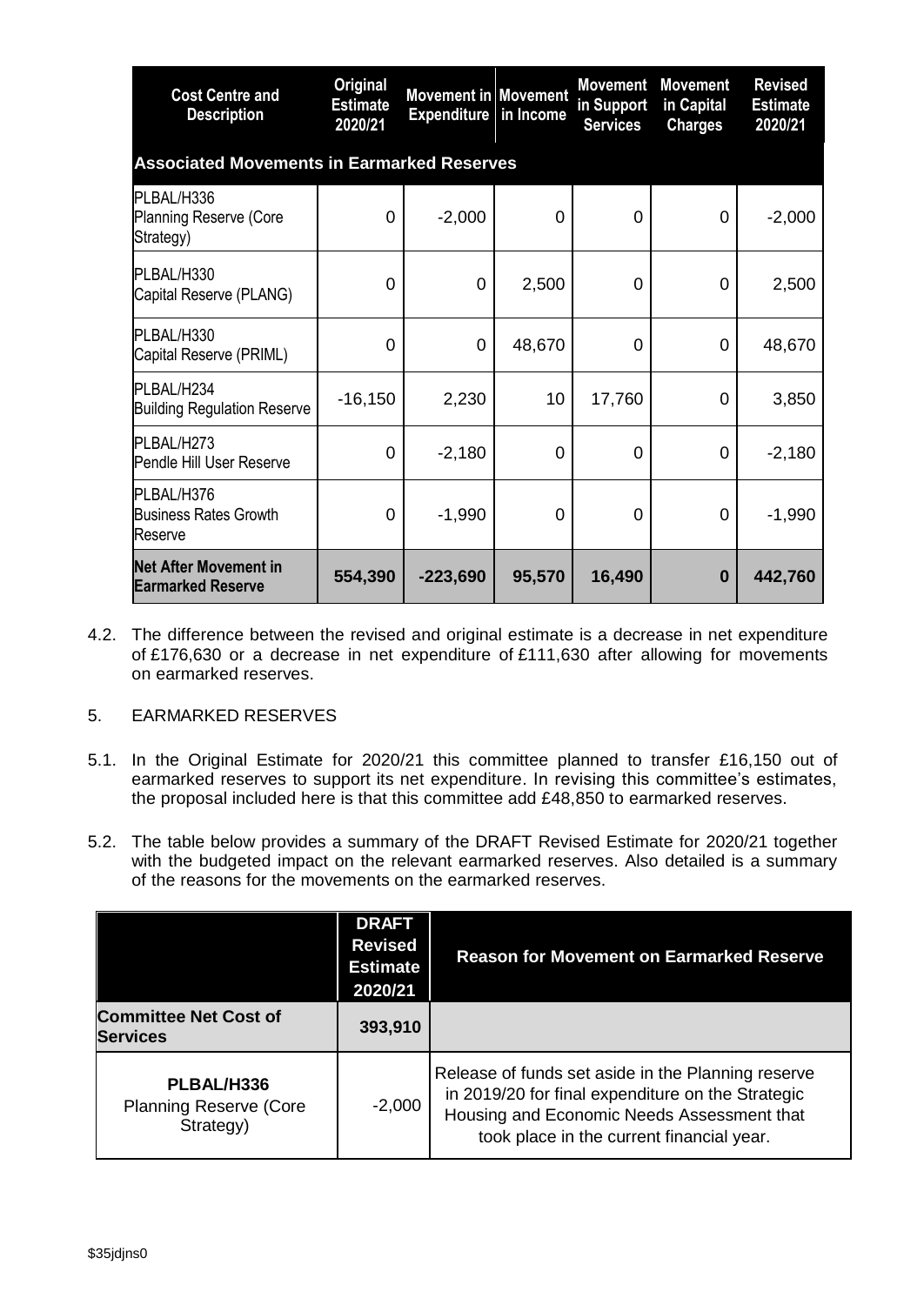|                                                                                          | <b>DRAFT</b><br><b>Revised</b><br><b>Estimate</b><br>2020/21 | <b>Reason for Movement on Earmarked Reserve</b>                                                                                                                                                                                                                                                                                                           |
|------------------------------------------------------------------------------------------|--------------------------------------------------------------|-----------------------------------------------------------------------------------------------------------------------------------------------------------------------------------------------------------------------------------------------------------------------------------------------------------------------------------------------------------|
| PLBAL/H330<br>Capital Reserve (PLANG)                                                    | 2,500                                                        | Trade in of old equipment within the Planning<br>department upon completion of the new plotter/<br>copier capital scheme this year. The credit received<br>for the equipment has been transferred to the capital<br>reserve to contribute towards the funding of future<br>capital schemes.                                                               |
| PLBAL/H330<br><b>Capital Reserve</b><br>(PRIML)                                          | 48,670                                                       | Section 106 monies spent on the primrose lodge<br>capital scheme during 2020/21 have been released<br>and recognised as income within this Committee. The<br>income has been moved to the capital earmarked<br>reserve in order to finance the capital expenditure<br>which has taken place on the scheme during the year.                                |
| PLBAL/H234<br><b>Building Regulation</b><br>Reserve                                      | 3,850                                                        | Under charging regulations any surplus/deficit from<br>building control fee charging activities is held in a<br>separate earmarked reserve. This year activities are<br>estimated to make a net profit and accordingly this<br>movement represents the contribution to the<br>earmarked reserve.                                                          |
| PLBAL/H273<br>Pendle Hill User Reserve                                                   | $-2,180$                                                     | Request from Pendle Hill Advisory Group to transfer<br>residual funds held in this reserve to Champion<br>Bowland, a registered charity that works closely with<br>the AONB, to form part of a fund that is being<br>established to maintain improvements brought about<br>following the end of the Pendle Hill Landscape<br>Partnership project in 2022. |
| PLBAL/H376<br><b>Business Rates Growth</b><br>Reserve                                    | $-1,990$                                                     | Contribution from earmarked reserve towards the<br>increased cost of the council's Microsoft licenses<br>renewal. Approved by Emergency Committee in June<br>2020 when options following a tendering exercise were<br>presented for consideration.                                                                                                        |
| <b>Committee Net Cost of</b><br><b>Services after Movements</b><br>on Earmarked Reserves | 442,760                                                      |                                                                                                                                                                                                                                                                                                                                                           |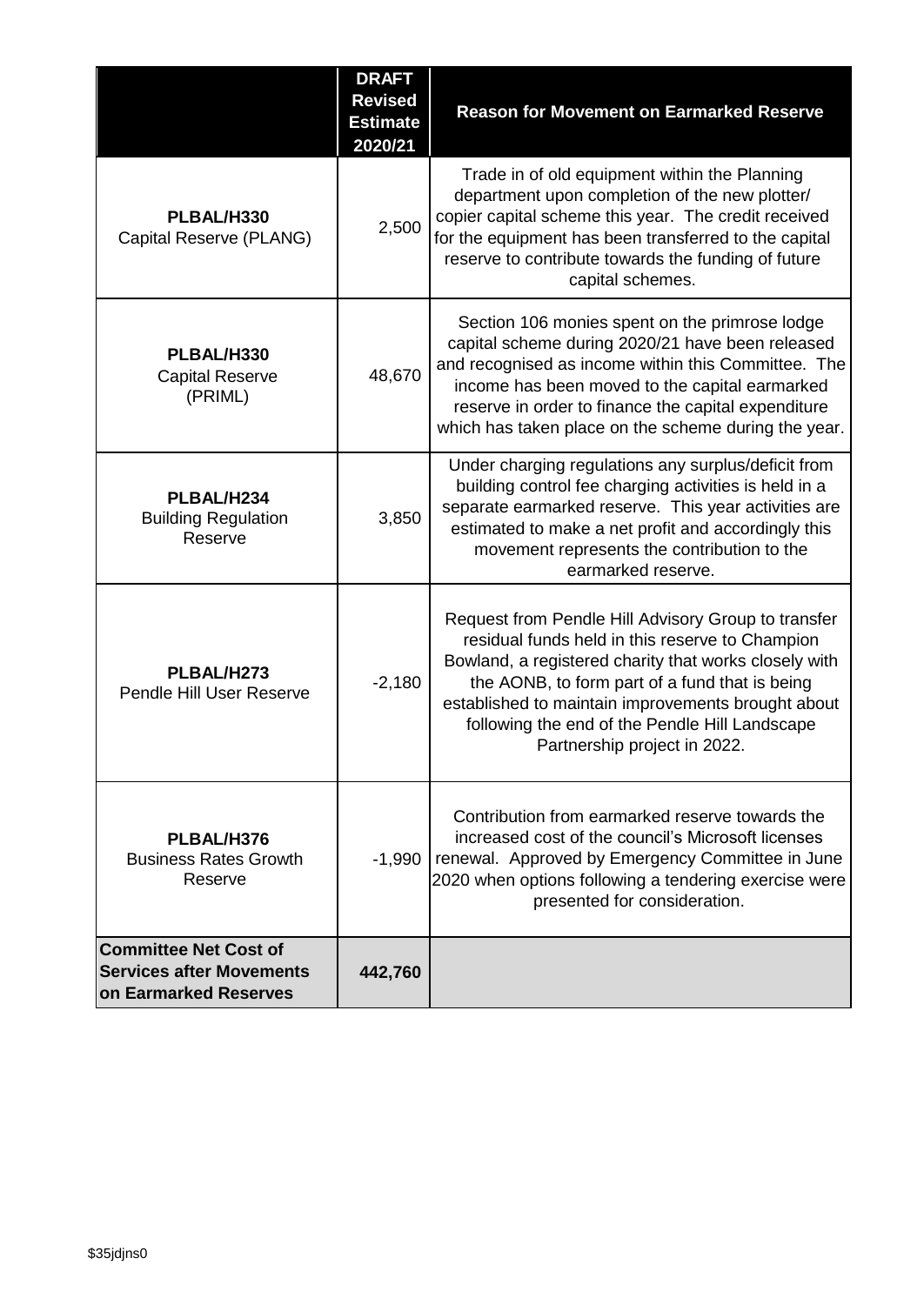#### 6. KEY MOVEMENTS FROM ORIGINAL ESTIMATE TO REVISED ESTIMATE

6.1 Within the proposed Revised Estimate there are a number of substantial movements, and these are summarised in the table below. The variances shown are prior to movements in earmarked reserves.

| <b>Description</b>                                                                                                                                                                                                                                                                                                                                                                                                                 | <b>Variance</b><br>Original<br><b>Estimate</b><br>2020/21 to |
|------------------------------------------------------------------------------------------------------------------------------------------------------------------------------------------------------------------------------------------------------------------------------------------------------------------------------------------------------------------------------------------------------------------------------------|--------------------------------------------------------------|
| <b>LPLAN: Local Plan</b>                                                                                                                                                                                                                                                                                                                                                                                                           |                                                              |
| Work on the local plan has been delayed this year as a result of the<br>diversion of staff resources to the Covid 19 response. The Pandemic also<br>introduced delays in working with suppliers to progress commissioning.                                                                                                                                                                                                         |                                                              |
| A key piece of work for this year is the commissioning of the Sustainability<br>Consultancy which was due to be commissioned at the end of August. This<br>commission has been held, due to the government publishing its proposals<br>to reform the planning system, the implications of which need to be<br>considered in terms of overall time-frames and avoiding the risk of<br>undertaking abortive work for the local plan. | $-135,000$                                                   |
| It is now expected that spend will progress in the new calendar year, but as<br>a result of the delays experienced the spend profile in the current financial<br>year has reduced.                                                                                                                                                                                                                                                 |                                                              |
| <b>PLANG: Planning Control and Enforcement</b>                                                                                                                                                                                                                                                                                                                                                                                     |                                                              |
| Planning income has been impacted by the coronavirus pandemic and<br>subsequent slowdown in the economy, which has resulted in a significant<br>variance to the amount of income received for the period to November when<br>compared with the original estimate.                                                                                                                                                                  | 262,710                                                      |
| Income estimates have now been revised down for the year by £246k for<br>planning fees and £16k for pre-application advice fees and includes the<br>assumption that income for the December to March period will be 30% lower<br>than originally estimated.                                                                                                                                                                        |                                                              |
| In September, Central Government launched the Local Government income<br>compensation scheme for lost income from sales, fees and charges as a result<br>of COVID-19. A budget has been brought in as an estimate for the net amount<br>claimable in respect of the above lost income.                                                                                                                                             | $-169,040$                                                   |
| <b>COUNT: Countryside Management</b>                                                                                                                                                                                                                                                                                                                                                                                               |                                                              |
| A budget of £13.5k for the year is available to support projects aimed at<br>conserving, enhancing and protecting the countryside and natural<br>environment. There isn't currently a formal grant scheme in operation, with<br>requests for funding brought to committee on an ad-hoc basis following receipt<br>of applications for support.                                                                                     | $-5,070$                                                     |
| Following review of the current budget position it is estimated that the fund will<br>underspend this year and the budget has been reduced down to £8.5k to<br>reflect this.                                                                                                                                                                                                                                                       |                                                              |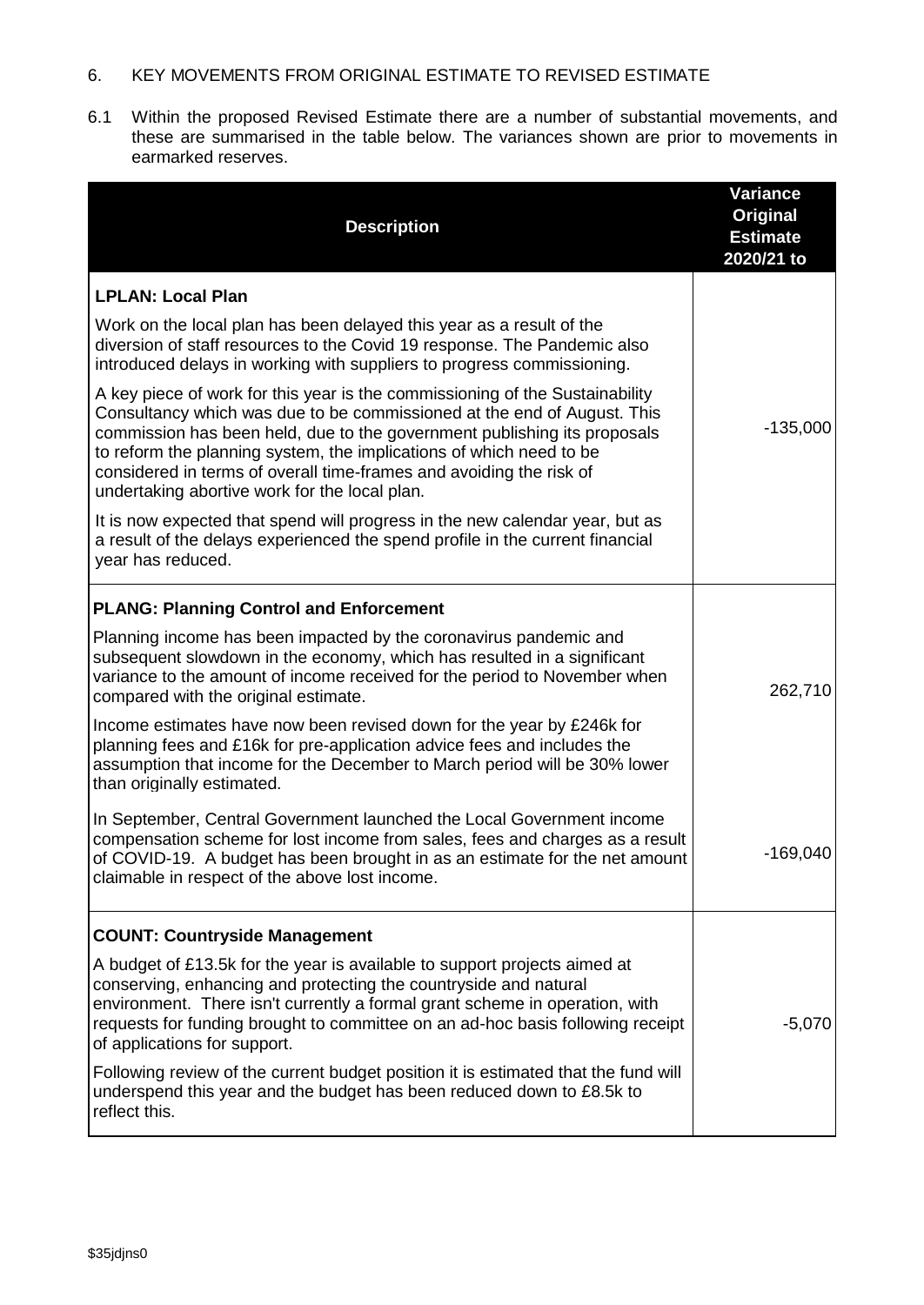| <b>Description</b>                                                                                                                                                                                                                                                                                                                                                                                                                                                                                                                   | <b>Variance</b><br><b>Original</b><br><b>Estimate</b><br>2020/21 to |
|--------------------------------------------------------------------------------------------------------------------------------------------------------------------------------------------------------------------------------------------------------------------------------------------------------------------------------------------------------------------------------------------------------------------------------------------------------------------------------------------------------------------------------------|---------------------------------------------------------------------|
| <b>PRIML: Primrose Lodge</b><br>This budget movement is to allow for the release of final section 106 monies<br>for use on the Primrose Lodge capital scheme. There is an associated<br>movement in earmarked reserves to transfers the funds to the capital<br>earmarked reserve to finance the final expenditure on the capital scheme<br>during the 2020/21 financial year. After this movement in reserves the net<br>budget variance in this area is nil.                                                                       | $-48,670$                                                           |
| <b>ECPLA: Economic Development and Planning Department</b><br>Council staffing budgets at original estimate assume an average vacancy<br>saving of 4% across the council on estimated costs. Actual vacancy savings<br>within the Economic Development and Planning Department have exceeded<br>those built into the budget, bringing about an underspend for the year.<br>Following a full analysis at revised estimate of year to date expenditure and<br>estimated recruitment timescales the budget estimates have been reduced. | $-68,540$                                                           |
| <b>CINTR: Clitheroe Integrated Transport Scheme</b><br>A budget had been set aside for the annual contribution to Lancashire County<br>Council towards the running costs of the Clitheroe Interchange. The<br>contribution is no longer required following LCC's decision to withdraw the<br>service during the 2019/20 financial year and as such the budget has been<br>removed at revised estimate for the current year.                                                                                                          | $-5,340$                                                            |

## 7. CONCLUSION

- 7.1. There has been a substantial impact on the committee's budget this year due to Covid-19 and the impact on income levels from planning fees. This has been partly compensated for through the receipt of government grant, received for this purpose.
- 7.2. The publication of the government's proposals to reform the planning system have also impacted on the Local Plan spend, resulting in a sizeable variance in this service area this year. The budget allows for the reprogrammed timetable for work on the local plan.
- 7.3. The difference between the revised and original estimate is a decrease in net expenditure of £111,630 after allowing for transfers to and from earmarked reserves. The main reason for this position is the reprogramming of the local plan spend in to 2021/22, without which committee would have shown an increase of costs after earmarked reserves of £23,370.
- 8. RISK ASSESSMENT
- 8.1. The approval of this report may have the following implications
	- Resources: approval of the revised estimate would see a decrease in net expenditure of £176,630, or £111,630 after movements on earmarked reserves.
	- Technical, Environmental and Legal: none identified
	- Political: none identified
	- Reputation: sound financial planning safeguards the reputation of the Council
	- Equality and Diversity Equality and diversity issues are considered in the provision of all Council services.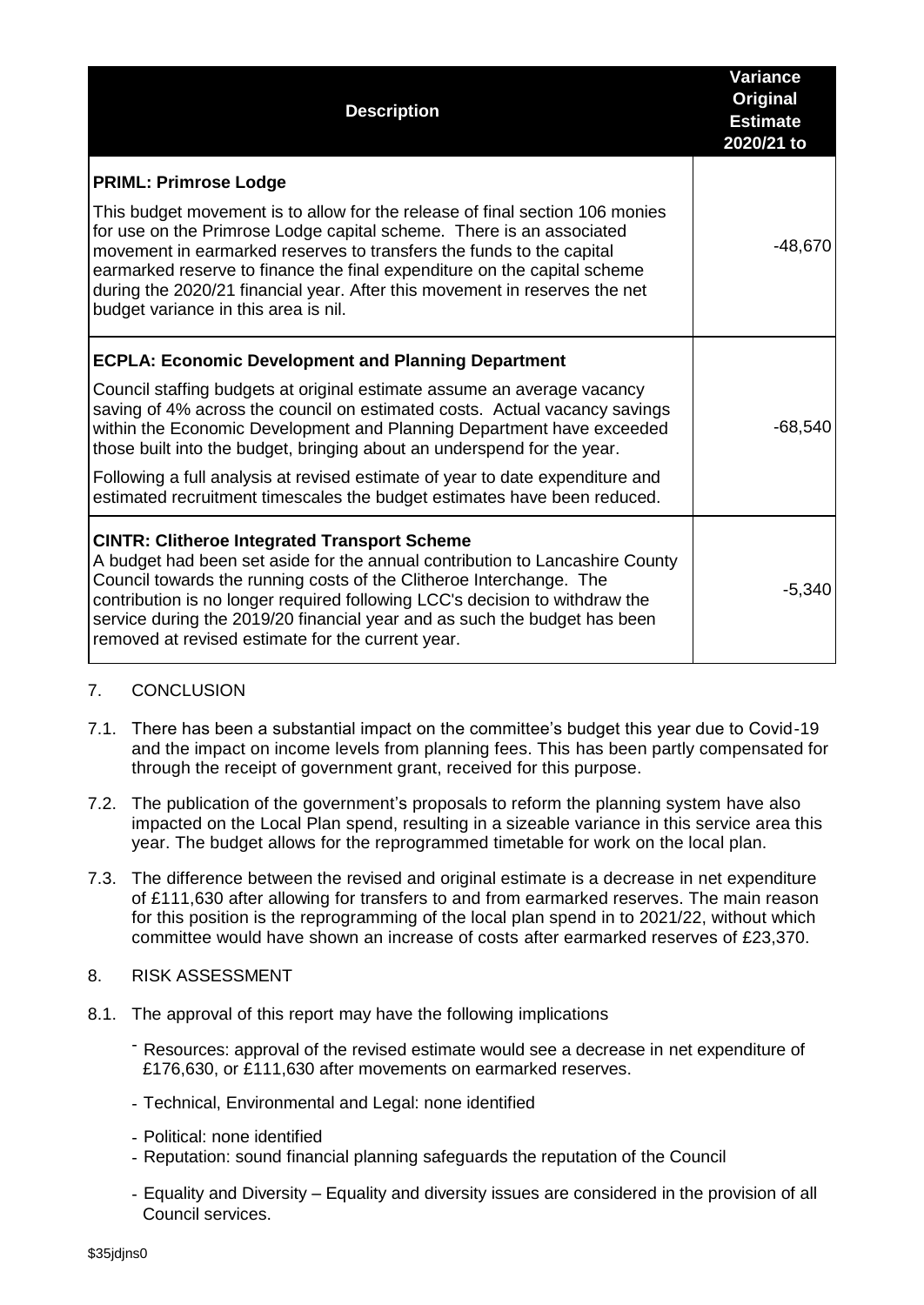#### 9. RECOMMENDED THAT COMMITTEE

9.1. Agree the revenue revised estimate for 2020/21.

SENIOR ACCOUNTANT DIRECTOR OF RESOURCES

PD1-21/VT/AC January 2021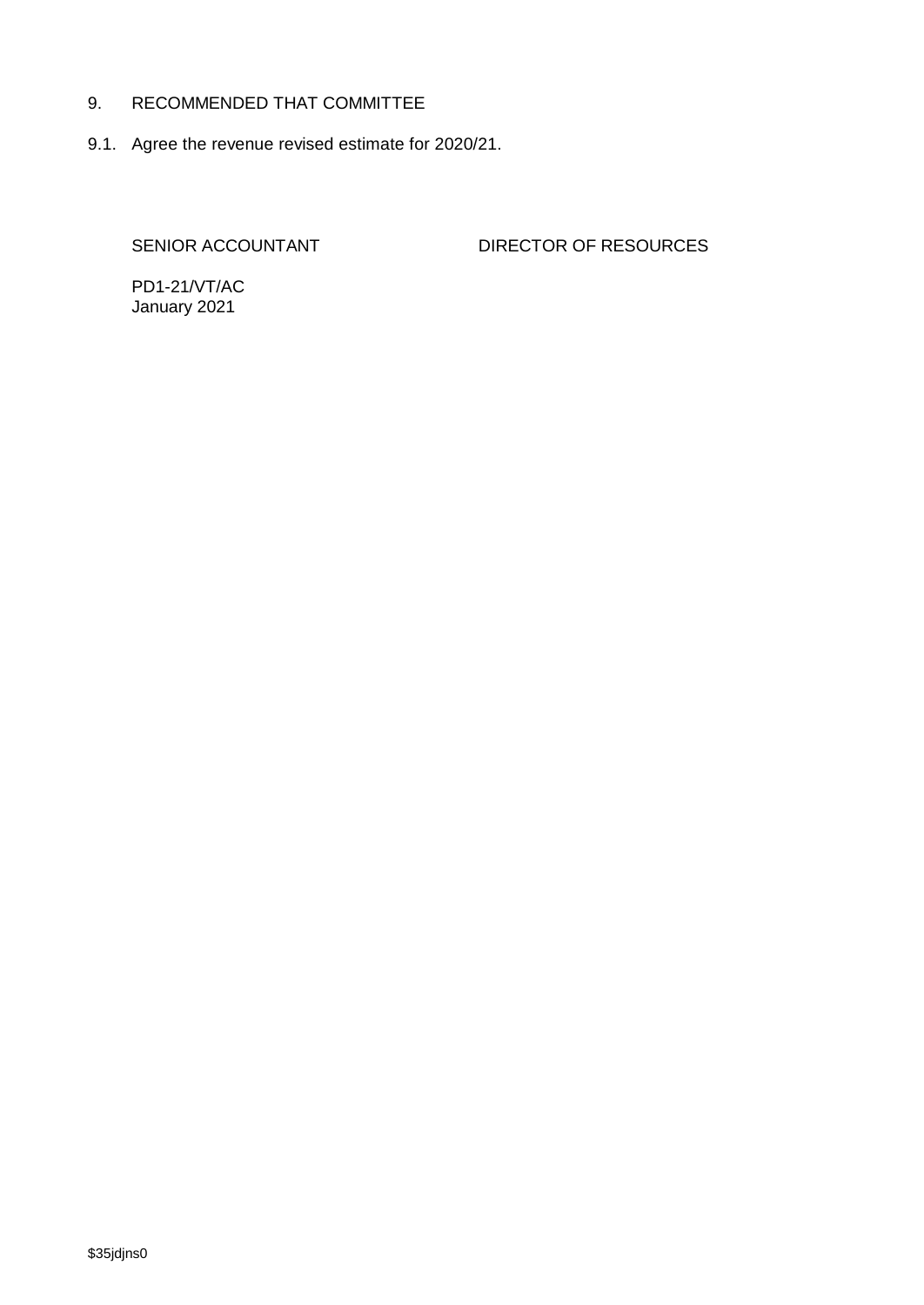### **ANNEX 1**

# **ACTUAL TO DATE WITH ORIGINAL ESTIMATE AND PROPOSED REVISED ESTIMATE**

| Cost<br><b>Centre</b>      | <b>Description</b>                              | <b>Original</b><br><b>Estimate to</b><br>End<br>November | <b>Actual and</b><br><b>Commitments to</b><br><b>End November</b> | <b>Full Year</b><br><b>Original</b><br><b>Estimate</b> | <b>Proposed</b><br><b>Revised</b><br><b>Estimate</b> |
|----------------------------|-------------------------------------------------|----------------------------------------------------------|-------------------------------------------------------------------|--------------------------------------------------------|------------------------------------------------------|
| <b>AONBs</b>               | Area of Outstanding<br><b>Natural Beauty</b>    | 0                                                        | 0                                                                 | 15,720                                                 | 16,080                                               |
| <b>BCFEE</b>               | <b>Building Control Fee</b><br>Earning A/c      | $-107,100$                                               | $-111,510$                                                        | 16,150                                                 | $-3,850$                                             |
| <b>BCNON</b>               | <b>Building Control Non-Fee</b><br>Earning A/c  | 4,860                                                    | 4,580                                                             | 69,240                                                 | 58,470                                               |
| <b>CINTR</b>               | Clitheroe Integrated<br><b>Transport Scheme</b> | 5,340                                                    | 0                                                                 | 7,360                                                  | 1,370                                                |
| <b>CONSV</b>               | <b>Conservation Areas</b>                       | 0                                                        | 0                                                                 | 8,510                                                  | 8,970                                                |
| <b>CORES</b>               | <b>Core Strategy</b>                            | 0                                                        | 2,000                                                             | 0                                                      | 2,000                                                |
| <b>COUNT</b>               | Countryside Management                          | 23,200                                                   | 16,630                                                            | 53,050                                                 | 49,540                                               |
| <b>ECPLA</b>               | <b>Economic Development</b><br>& Planning Dept  | 647,230                                                  | 585,570                                                           | 0                                                      | 0                                                    |
| <b>LPLAN</b>               | Local Plan                                      | 126,700                                                  | 50                                                                | 304,160                                                | 142,620                                              |
| <b>PENDU</b>               | Pendle Hill User Group                          | 0                                                        | 2,180                                                             | 0                                                      | 2,180                                                |
| <b>PLANG</b>               | <b>Planning Control</b><br>& Enforcement        | $-442,810$                                               | $-259,270$                                                        | $-21,600$                                              | 55,440                                               |
| <b>PLANP</b>               | <b>Planning Policy</b>                          | 1,790                                                    | 0                                                                 | 107,370                                                | 99,180                                               |
| <b>PLSUB</b>               | Grants &<br>Subscriptions-                      | 10,580                                                   | 10,380                                                            | 10,580                                                 | 10,580                                               |
| <b>PRIML</b>               | Primrose Lodge                                  | 0                                                        | $-48,670$                                                         | 0                                                      | $-48,670$                                            |
|                            | <b>Committee Subtotal</b>                       | 269,790                                                  | 201,940                                                           | 570,540                                                | 393,910                                              |
|                            | <b>Earmarked Reserves</b>                       |                                                          |                                                                   |                                                        |                                                      |
| PLBAL/<br>H <sub>234</sub> | <b>Building Regulation</b><br>Reserve           | 107,100                                                  | 111,510                                                           | $-16, 150$                                             | 3,850                                                |
| PLBAL/<br>H336             | <b>Planning Reserve</b><br>(CORES)              | $\mathbf 0$                                              | $-2,000$                                                          | 0                                                      | $-2,000$                                             |
| PLBAL/<br>H376             | <b>Business Rates Growth</b><br>Reserve         | 0                                                        | $-1,990$                                                          | 0                                                      | $-1,990$                                             |